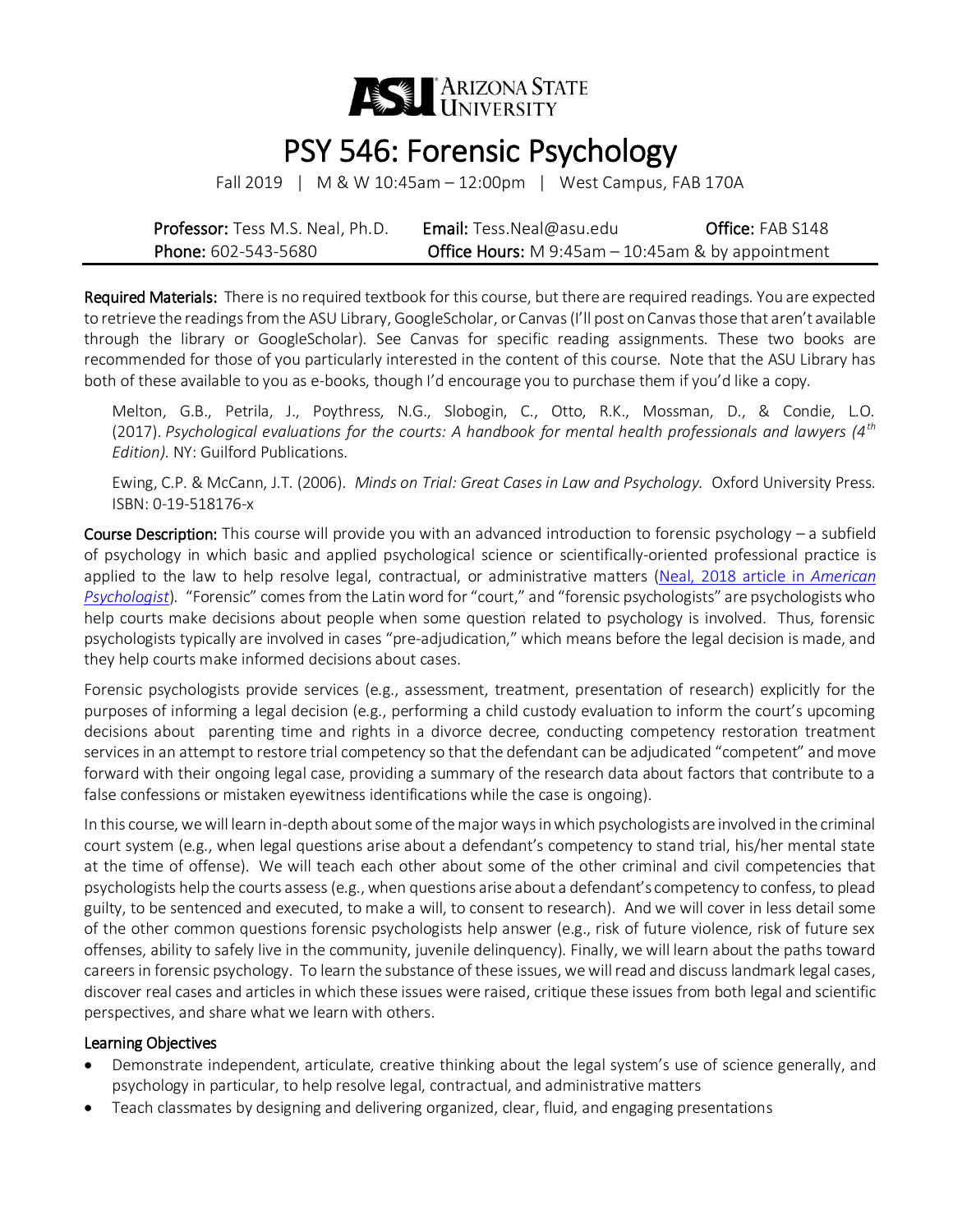- Identify and discuss landmark cases in forensic psychology (such as the mental capacities defendants must have to stand trial in *Dusky v. U.S.* and the capacities people must have to represent themselves at trial in *Godinez v. Moran* and *Indiana v. Edwards*)
- Describe and analyze the ethical challenges forensic psychologists face, such as the "double agent" issue
- Write an organized, clear, fluid, and original paper on a selected forensic psychology topic

Class Format: Class periods will involve us meeting as a group to discuss course topics. Sometimes it will involve presentations of material prior to discussions, but not always. It will usually involve seminar-style discussions. This course also requires teaching a section to the class on an assigned competency-related topic, as well as synthesis and sharing of the knowledge you gain in this course through independent scholarship in the form of written and oral presentations of a final project in a course-related area of interest to the student.

Grading System: Final grades consist of in-class participation (30%), teaching of a competency-related topic in class (20%), Midterm outline, title, abstract draft, and references for your final paper (15%), Final paper presentation in class (15%), and Final paper (20%).

#### Course Requirements

1. Attendance and Participation (30%): Seminars rely heavily on collaboration and participation. Therefore, 30% of your final grade is derived from in-class participation. Your participation points are derived from your engagement and effectiveness in seminar discussions. I'd like for you to be thinking actively as you read the assigned content about connections to other materials. Bring those connections and observations to class. Share real-world examples or cases you discover that illustrate the topic at hand (e.g., articles in the news, Netflix shows, podcasts, etc.). Bring research ideas to class to discuss. Generate discussion questions to pose to your classmates to open up the discussions, and help facilitate discussions when there are "lulls" in conversation. If you find videos, news articles, podcasts, etc. that you want to share with the class, post them on the class Slack page – we can pull it up during class meetings as desired. I'll assign your attendance and participation points for each module according to a rubric in Canvas. These attendance and participation points cannot be made up (except for excused absences related to religious observances/practices [\(ACD 304](http://www.asu.edu/aad/manuals/acd/acd304-04.html)–04) or university sanctioned events/activities [\(ACD 304](http://www.asu.edu/aad/manuals/acd/acd304-02.html)–02)).

2. Teaching an assigned competency-related topic in class and facilitating discussion (20%): You will be assigned one criminal or civil competency to teach your classmates. Your task will be to create an engaging and informative 10-12 minute presentation to teach the topic, find a media source (e.g., video, news article, podcast) or case study that nicely illustrates your topic, generate a research idea on the topic as a potential future direction in that area of the field, and generate and facilitate class discussion of the topic you teach (total time ~20-25 minutes). You will also be evaluating the quality of your peers' presentations.

3. Midterm Outline, Title, Abstract draft, and references for your Final Paper (15%): Due 10/16. You will be writing a paper for this class (see #5 below for more details about the paper). To do well on this graded outline of the paper, you basically need to have the complete idea of the paper – and its organization – formulated. The outline should be thorough and organized. I expect to see a title and abstract in APA style ( $6^{th}$  or  $7^{th}$  ed.), and an outline based on all of the APA-style headings that you plan to have in your final paper. In addition to this heading-level outline, on the next pages after the heading-level outline, I'd like to see a more fleshed-out version of the outline with notes, citations, and ideas under the headings to given me a good sense of how your thinking is developing for the paper. The abstract should also give me a clear understanding of your idea or proposal as well as the underpinnings of your argument. This midterm assignment is worth almost as much as the final paper itself – so take it seriously and work hard on it. Note that your title and headings can evolve as you write the final paper.

4. Presentation of final paper in class (15%): You will "teach" your final paper to the class in a 15 minute timeslot, followed by discussion (~30 minutes total). You are to present your unique contribution to the literature (see below) and explain how your ideas, hypotheses, or etc. extend what is already known in the literature. In doing so, you'll need to provide a summary of the existing literature and then make the case for why you went the direction you did. Think of this presentation as an opportunity to practice your professional public speaking skills. Thus, you should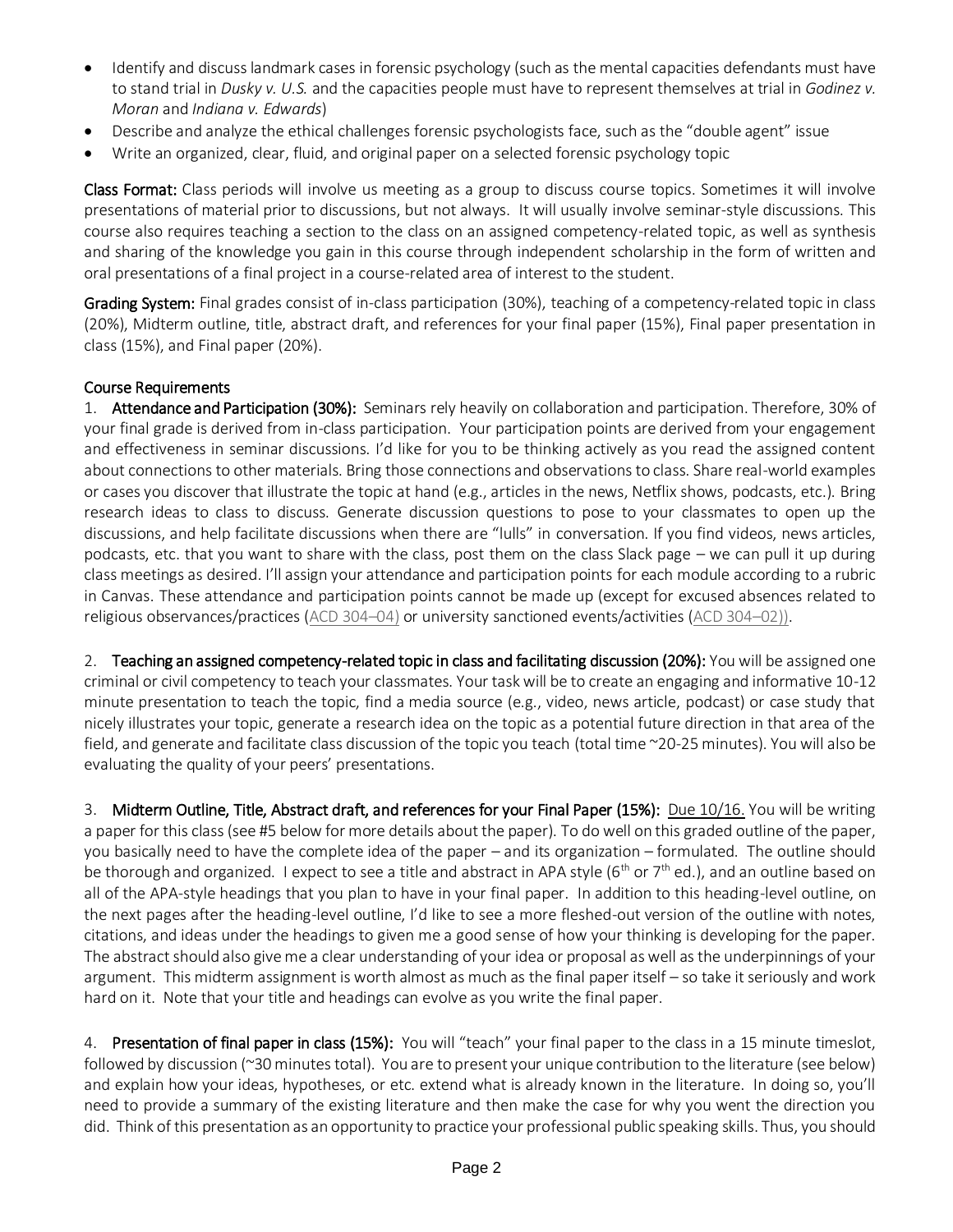present a polished, formal presentation that informs your audience about your topic and does so in a way that engages them.

5. Final paper (20%): You are required to prepare a major paper of roughly 10 pages. The paper can take the form of a conceptual analysis, a literature review, a [short] law review article, or a grant proposal, written with scholarly care. Regardless of what type of paper you choose to write, your contribution must add something new beyond the existing literature. You might write an original summary of an issue or the literature regarding one of the topics we read about or discuss in class, analyze a policy issue, propose a particular "call to action," design and propose a study you'd like to conduct, etc. This paper cannot overlap significantly with your ongoing lab projects or any papers you've written for other courses. If it does overlap somewhat, you need to discuss with me how your idea for this paper will depart from or augment your existing knowledge base *before you start*. The goal is for you to learn new things and think in new directions. The paper should be in APA style (or Bluebook, if you're planning to write in the style of a law review article). Your goal should be to treat this paper as an actual draft of what you might submit for publication or a grant proposal – I hope you do submit, and I will help you reach that goal. Further details on the paper will be presented separately.

## Grading Scale

| A+97-100 | B+ 87-89  | C+……77-79 | E  ≤59                                  |
|----------|-----------|-----------|-----------------------------------------|
| A 93-96  | В ……83-86 | C 70-76   | For graduate students, grades below 70% |
| A- 90-92 | В- 80-82  | D 60-69   | are not considered passing.             |

Policy against Threatening Behavior: Don't do it - <http://www.asu.edu/aad/manuals/ssm/ssm104-02.html>

Reasonable Accommodations for Students with Disabilities: The Disability Resource Center (DRC) provides information and services to students with any documented disability who are attending ASU West [\(www.west.asu/edu/drc/](http://www.west.asu/edu/drc/) UCB Room 130; 602-543-8145). Individualized program strategies and recommendations are available for each student as well as current information regarding community resources. Students also may have access to specialized equipment and supportive services and should contact the instructor for accommodations that are necessary for course completion.

Academic Integrity and Code of Conduct: *Academic Integrity Policy*: [http://provost.asu.edu/academicintegrity.](http://provost.asu.edu/academicintegrity) *Code of Conduct*:<http://students.asu.edu/srr/code> Scholastic dishonesty is uncommon and will be dealt with harshly by the University. Each student has an obligation to act with honesty and integrity, and to respect the rights of others in carrying out all academic assignments. Violations of the policy will not be ignored. Penalties include reduced or no credit for submitted work, a failing grade in the class, a note on your official transcript that shows you were punished for cheating, suspension, expulsion and revocation of already awarded degrees.

## Useful Websites

Canvas: For easy access to announcements, assignments, handouts, grades, and the syllabus. [https://canvas.asu.edu](https://canvas.asu.edu/) ASU Slack Workspace: A collaboration hub that enables real-time interaction between students in this course, helps us stay engaged, and enables teamwork on assignments as desired. Students can pin, star, or search content for later reference. For helpful tips including about how to access your account and a general overview of how to use Slack, see [ASU Slack Enterprise Overview,](https://asu.service-now.com/kb_view.do?sysparm_article=KB0017599) [How to Access Your ASU Enterprise Slack Account,](https://asu.service-now.com/kb_view.do?sysparm_article=KB0017600) [ASU](https://asu.service-now.com/kb_view.do?sysparm_article=KB0017605)  [Enterprise Slack Etiquette Guide](https://asu.service-now.com/kb_view.do?sysparm_article=KB0017605)

ASU Tutorials: great resources for General Research Skills, Citing Sources, Finding Articles, and Using Databases. See <https://lib.asu.edu/tutorials>

ASU Writing Center and Academic Success Programs

ASU provides an amazing number of free services to help students succeed, including writing support, tutoring, and more for your courses. ASU's writing centers offer free tutoring for all enrolled students to hone your writing skills and gain confidence at any stage of the writing process. There are writing centers at all of ASU's campuses (including here at West), as well as online tutoring. The writing center can help you explore, plan, and develop ideas; organize and structure a paper; integrate and cite sources; engage in writing and revision; discuss editing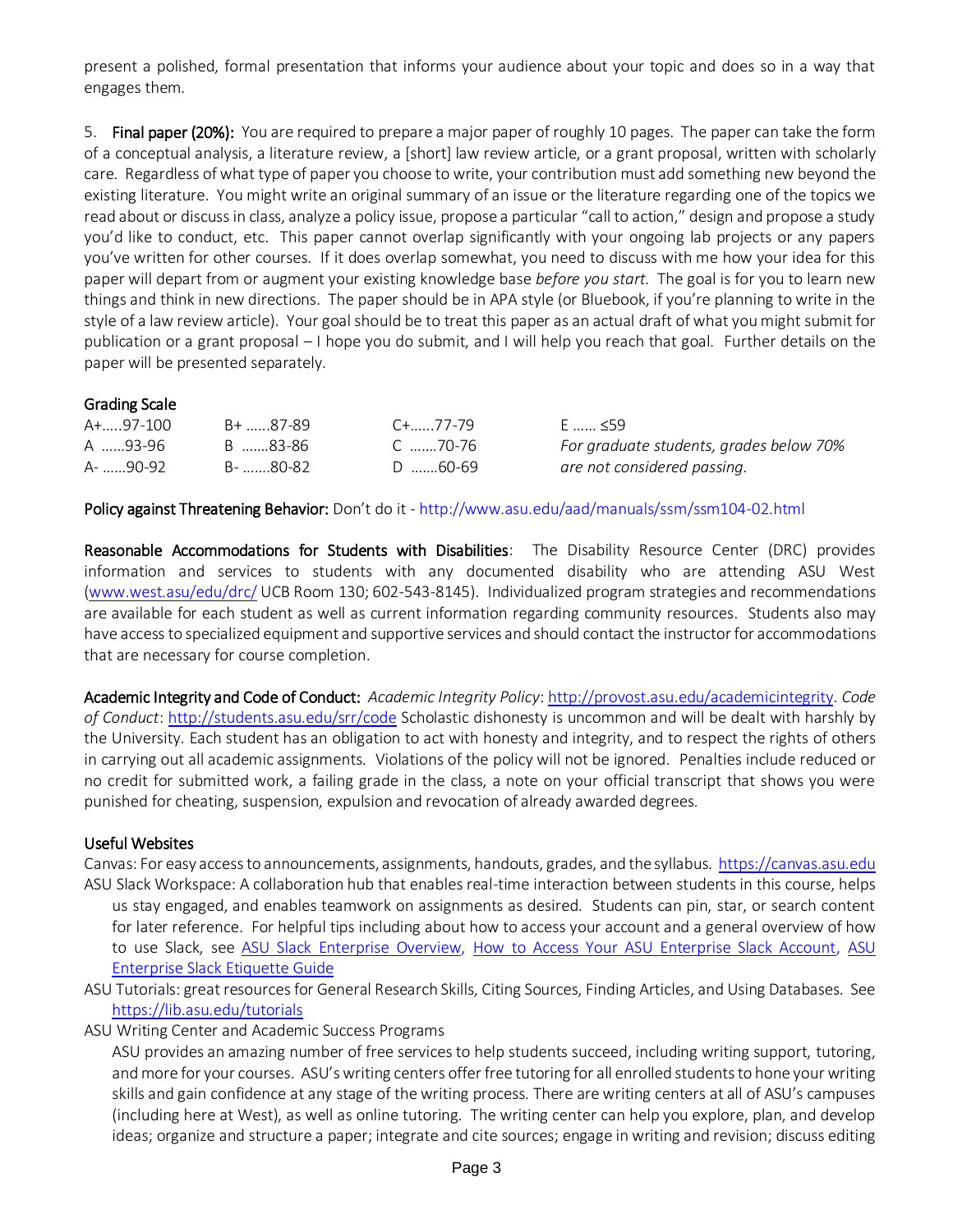and proofreading strategies; and find a place to write. Se[e https://tutoring.asu.edu/](https://tutoring.asu.edu/) for more info or call (602) 543-6169 to schedule a 30-minute in person appointment right here at ASU West's Writing Center.

ASU Counseling Services: Offers confidential, personal counseling and crisis services for students experiencing emotional concerns, problems in adjusting, and other factors that affect their ability to achieve their academic and personal goals.<https://eoss.asu.edu/counseling>

Psychology as a major and/or career:<http://www.apa.org/topics/psychologycareer.html> Psychology-Law Graduate Programs and Careers – explore the American Psychology-Law Society website: <http://www.apadivisions.org/division-41/>

### Classroom Expectations

Your Email: ASU email is an official means of communication among students, faculty, and staff. I will email you and I expect you to read and act upon email in a timely fashion. You bear the responsibility of missed messages and should check your ASU-assigned email regularly.

• Electronic Devices: Please turn off or silence cell phones and electronic devices for class. Do not send texts or check email, Facebook page, etc. during class.

Sexual Violence and Harassment: Title IX is a federal law that provides that no person be excluded on the basis of sex from participation in, be denied benefits of, or be subjected to discrimination under any education program or activity. Both Title IX and university policy make clear that sexual violence and harassment is prohibited. You can seek support, including counseling and academic support, from the university. If you or someone you know has been harassed or sexually assaulted, info and resources are a[t https://sexualviolenceprevention.asu.edu/faqs.](https://ex2010.asu.edu/owa/UrlBlockedError.aspx) As a mandated reporter, I am obligated to report any information I become aware of regarding alleged acts of sexual discrimination, including sexual violence and dating violence. ASU Counseling Services are available if you wish discuss any concerns confidentially and privately[: https://eoss.asu.edu/counseling.](https://ex2010.asu.edu/owa/redir.aspx?SURL=ZtsWTYpzMIKAOrlHjVi9WSEHzUw-g9u0AOZcjtBtGHumImQxdgLTCGgAdAB0AHAAcwA6AC8ALwBlAG8AcwBzAC4AYQBzAHUALgBlAGQAdQAvAGMAbwB1AG4AcwBlAGwAaQBuAGcA&URL=https%3a%2f%2feoss.asu.edu%2fcounseling)

#### Tentative Course Schedule

| <b>Class Periods</b> | Topic(s)                                        | Reading(s) to be completed                                                                                                                                                                                                                                                                                                                                                                                                                                                                                                                                                                                                                                                                                                                                                                                                                                                                                                                                                                                                                                                                                                                                                                                                                                                                                                                                                                                                                                                                                                                                                       |
|----------------------|-------------------------------------------------|----------------------------------------------------------------------------------------------------------------------------------------------------------------------------------------------------------------------------------------------------------------------------------------------------------------------------------------------------------------------------------------------------------------------------------------------------------------------------------------------------------------------------------------------------------------------------------------------------------------------------------------------------------------------------------------------------------------------------------------------------------------------------------------------------------------------------------------------------------------------------------------------------------------------------------------------------------------------------------------------------------------------------------------------------------------------------------------------------------------------------------------------------------------------------------------------------------------------------------------------------------------------------------------------------------------------------------------------------------------------------------------------------------------------------------------------------------------------------------------------------------------------------------------------------------------------------------|
| $8/26 - 9/4$         | Module 1:<br>What is<br>Forensic<br>Psychology? | • 8/26 - Intro to class & syllabus, assignments & field trips overview. Please also<br>complete 4 ASU tutorials - specifically: Developing a Research Question, Topic<br>Identification and Selection, APA Citation Style, and the Google Scholar tutorial.<br>https://lib.asu.edu/tutorials. See Canvas for readings to complete in advance of 8/28.<br>• 8/28 – What is forensic psychology? General overview, discussion, and preparation<br>for 8/30's field trip.<br>• 8/30 - Field Trip #1 - to Arizona's Psychiatric Security Review Board open public<br>meeting. This field trip will take the place of 9/4's class meeting (we'll cancel class on<br>9/4 to substitute for this time to be able to attend the field trip to AZ State Hospital).<br>Estimated we'll observe 5-7 review board hearings for insanity acquittees trying to get<br>out of commitment at the state hospital.<br>8/30, 12:30pm ~ 3:30pm, 2500 E. Van Buren St., Phoenix AZ 85008 (in the<br>$\circ$<br>PSRB Hearing Room – forensic hospital building at the Arizona State Hospital).<br>Enter AZ State Hospital from Van Buren St. At the guard booth at the vehicle<br>entrance, let them know you're coming for the PSRB meeting, and they will<br>direct you to the forensic hospital building (it's on the east side of the hospital<br>campus). When you part at the forensic building, leave everything you can in<br>your car (no cell phone, bags, etc). You can bring your keys, but you'll have<br>to lock them up in a locker at the entrance of the building. The hearing starts |

The course schedule may change (with reasonable advance notice).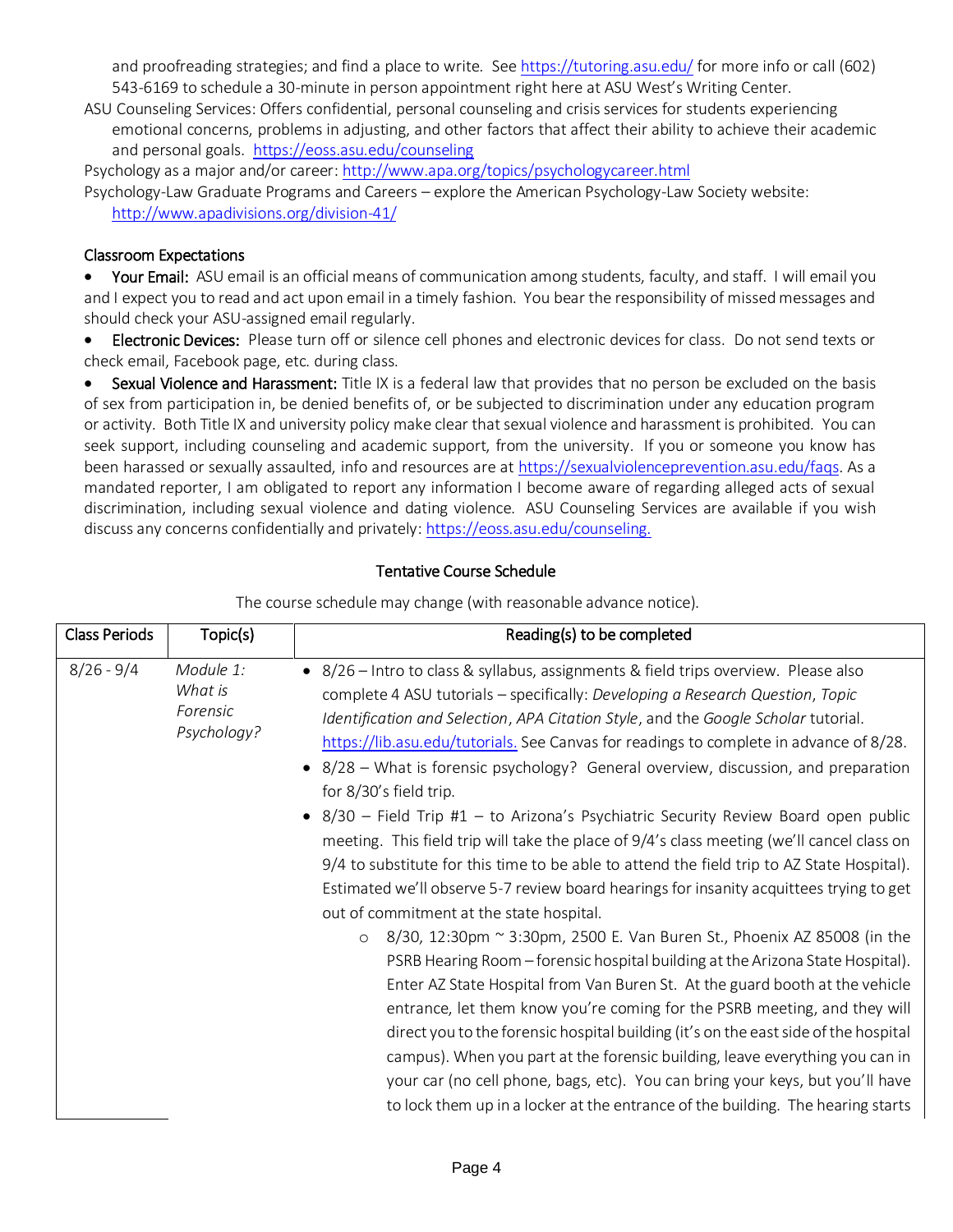at 1, so I'm suggesting we get there by 12:30 to try to make it through security and get in place before the hearing.

- 9/2 No class ASU closed for Labor Day holiday
- $9/4$  No class meeting our 8/30 field trip #1 is substituted for today's meeting. Please engage in some discussion in the Slack class channel about your experiences on the field trip, or ask questions and engage in conversation with those who went on the trip if you can't make it due to other scheduled obligations. Please talk with me beforehand if you cannot make it, so we can arrange an alternative assignment.

9/9 – 9/30 *Module 2: Sundry Legal Competencies – Including Student Presentations*

- 9/9 & 9/11 Competence to Stand Trial see Canvas for reading assignments in advance of class
- 9/16 (and  $9/25$ ) No class we'll substitute these class meeting times for Field Trip #2
- 9/24 Field Trip #2 to Rule 11 Court afternoon hearings (the Criminal Mental Health Court of Maricopa County Superior Court). Estimated we'll observe 20-35 hearings (most of them competence-related). 12:45pm ~ 4:00pm
	- o 9/24, 12:45pm ~ 4:00pm, Courtroom 2B, 175 W. Madison St., Phoenix AZ 85003. When you park at the court complex, leave everything you can in your car. You can bring your bag/keys, but you'll have to go through security to enter the building and the less you have, the easier it is to get through. The court session starts at 1:30, but Commissioner Morton is planning to meet with us at 1 before the hearing to give us an idea of what we will be observing. I suggesting we get there by 12:45 to make it through security to meet with the Commissioner before the session.
- 9/18, 9/23, & 9/30 student presentations on sundry legal competencies
	- $\degree$  9/18 1) Competence to Consent to a Search and Seizure; 2) Competence to Exercise the Right to Remain Silent; 3) Competence to Plead Guilty; 4) Competence to Waive the Right to Counsel to Represent Oneself
	- o 9/23 5) Competence to Refuse an Insanity Defense and Other Mental State Defenses; 6) Competence to Testify; 7) Competence to be Executed and to Participate in and Waive Appeals; 8) Guardianship
	- $\circ$  (9/25 No Class we're substituting this time for the 9/24 "field trip")
	- o 9/30 9) Competence to Make Treatment Decisions; 10) Competence to Consent to Research; 11) Testamentary Capacity

10/2 *Tales of an Australian Forensic Psychology Professor* • Professor Kristy Martire from University of New South Wales, Sydney, Australia will be here at ASU visiting us faculty and students in the Law and Behavioral Science group. She will be attending our class on 10/2 to talk with us about her background and career and Forensic Psychology in Australia – we will compare similarities and differences (in the field in our programs). [https://www.psy.unsw.edu.au/contacts-people/academic](https://www.psy.unsw.edu.au/contacts-people/academic-staff/associate-professor-kristy-martire)[staff/associate-professor-kristy-martire](https://www.psy.unsw.edu.au/contacts-people/academic-staff/associate-professor-kristy-martire). Her PhD student Bethany Growns (who is now our NSF postdoc here at ASU) will also join in. Readings as applicable will be available on Canvas.